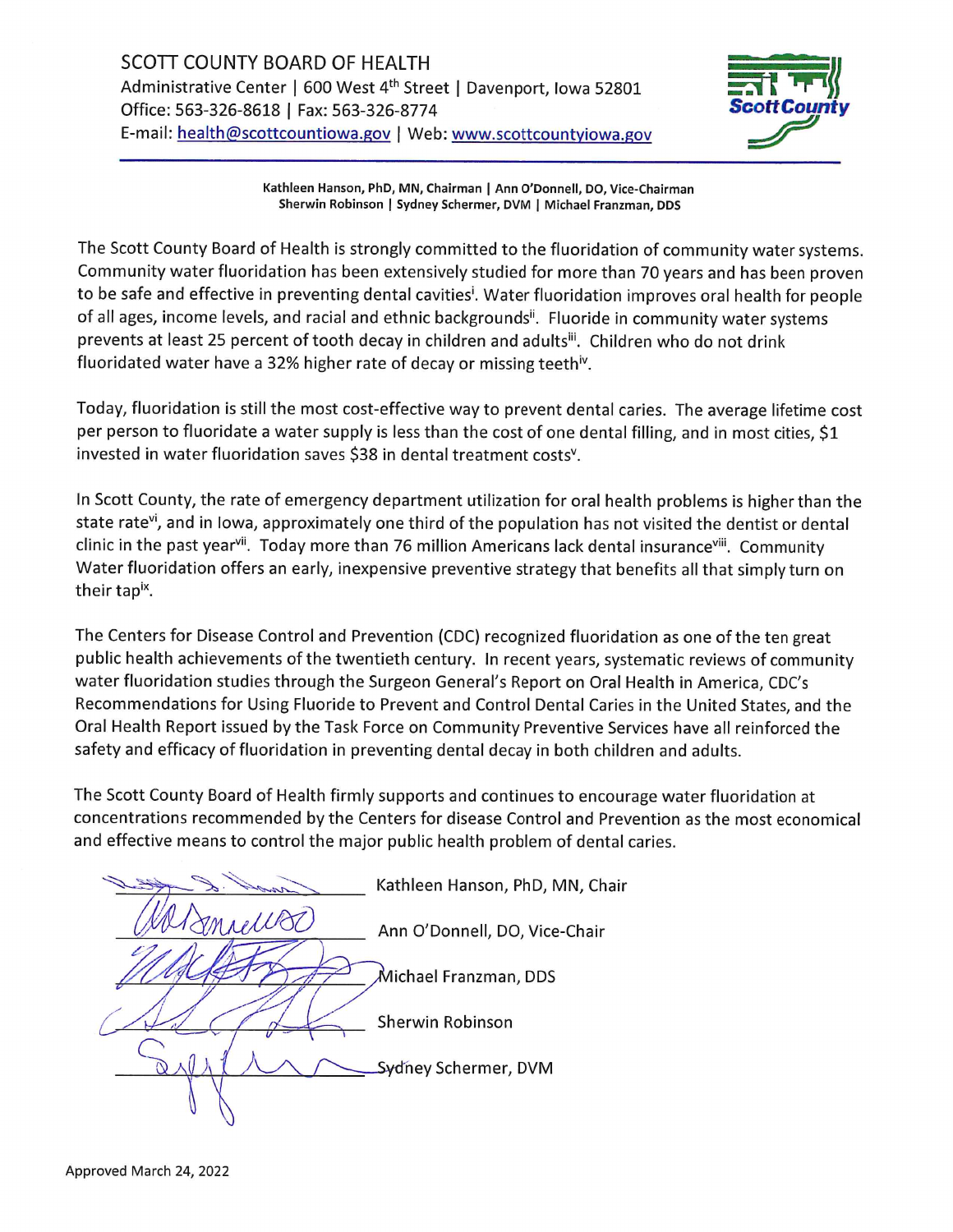

**Kathleen Hanson, PhD, MN, Chairman | Ann O'Donnell, DO, Vice-Chairman Sherwin Robinson | Sydney Schermer, DVM | Michael Franzman, DDS**

The Scott County Board of Health is strongly committed to the fluoridation of community water systems. Community water fluoridation has been extensively studied for more than 70 years and has been proven to be safe and effect[i](#page-2-0)ve in preventing dental cavities<sup>i</sup>. Water fluoridation improves oral health for people of all ages, income levels, and racial and ethnic backgrounds<sup>[ii](#page-2-1)</sup>. Fluoride in community water systems prevents at least 25 percent of tooth decay in children and adultsii. Children who do not drink fluoridated water have a 32% higher rate of decay or missing teeth<sup>[iv](#page-2-3)</sup>.

Today, fluoridation is still the most cost-effective way to prevent dental caries. The average lifetime cost per person to fluoridate a water supply is less than the cost of one dental filling, and in most cities, \$1 in[v](#page-2-4)ested in water fluoridation saves \$38 in dental treatment costs<sup>v</sup>.

In Scott County, the rate of emergency department utilization for oral health problems is higher than the state rate<sup>[vi](#page-2-5)</sup>, and in Iowa, approximately one third of the population has not visited the dentist or dental clinic in the past year<sup>vii</sup>. Today more than 76 million Americans lack dental insurance<sup>viii</sup>. Community Water fluoridation offers an early, inexpensive preventive strategy that benefits all that simply turn on their ta[pix.](#page-2-8)

The Centers for Disease Control and Prevention (CDC) recognized fluoridation as one of the ten great public health achievements of the twentieth century. In recent years, systematic reviews of community water fluoridation studies through the Surgeon General's Report on Oral Health in America, CDC's Recommendations for Using Fluoride to Prevent and Control Dental Caries in the United States, and the Oral Health Report issued by the Task Force on Community Preventive Services have all reinforced the safety and efficacy of fluoridation in preventing dental decay in both children and adults.

The Scott County Board of Health firmly supports and continues to encourage water fluoridation at concentrations recommended by the Centers for disease Control and Prevention as the most economical and effective means to control the major public health problem of dental caries.

| Kathleen Hanson, PhD, MN, Chair |
|---------------------------------|
| Ann O'Donnell, DO, Vice-Chair   |
| Michael Franzman, DDS           |
| Sherwin Robinson                |
| Sydney Schermer, DVM            |